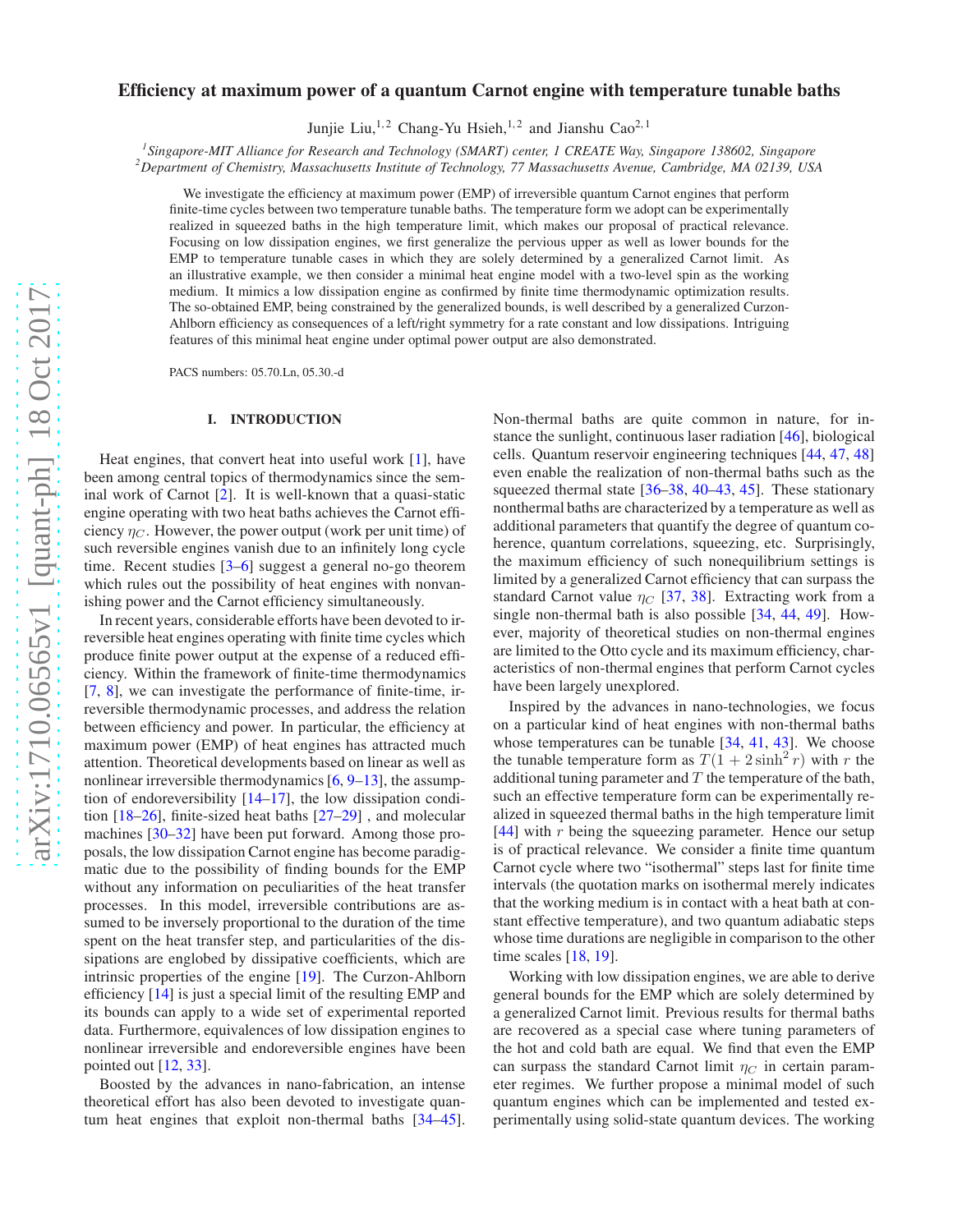medium is a two-level spin which contacts the hot and cold baths with tunable temperatures alternately. By performing finite time thermodynamic optimization, we find this minimal engine indeed behaves as a low dissipation machine. The resulting EMP, being constrained by the general bounds, can be well described by a generalized Curzon-Ahlborn efficiency as consequences of a left/right symmetry for a rate constant and low dissipations. We also demonstrate that the optimal time durations in two "isothermal" processes equal, implying the dissipative coefficients behave inversely proportional to the bath tunable temperatures.

The paper is organized as follows. In section  $II$ , we study the EMP of general irreversible quantum Carnot engines with temperature tunable baths under the low dissipation assumption. In section [III,](#page-2-0) we consider a minimal model and perform finite time thermodynamic optimization to obtain selfcontained results. In section [IV,](#page-4-0) we summarize our findings and make final remarks.

# <span id="page-1-0"></span>II. LOW DISSIPATION MODEL: EFFICIENCY AT MAXIMUM POWER

Consider a quantum heat engine in which the working medium contacts two heat baths alternately through a finite time quantum Carnot cycle, the tunable temperatures for the hot (H) and cold (C) bath read

$$
T_H^e = T_H(1 + 2\sinh^2 r_H), \quad T_C^e = T_C(1 + 2\sinh^2 r_C), \tag{1}
$$

respectively, with  $T_H, T_C$  the thermodynamic temperatures and  $r_H, r_C$  the tuning parameters of the corresponding bath. We require that  $T_H > T_C$  and  $r_H \ge r_C$ . During a cycle, values of tuning parameters  $r_H$  and  $r_C$  are fixed such that "isothermal" steps can be defined. We also let  $\hbar = 1$  and  $k_B = 1$ .

Let  $t_C$  ( $t_H$ ) be the time durations (finite but still sufficiently large compared with the relaxation time of the working medium) during which the working medium is in contact with the cold (hot) bath along a cycle. Noting an adiabatic transformation must be slow on the scale of the relaxation rate of the working medium. However, in principle, this relaxation can be arbitrarily fast, and thus the adiabatic transformation can also be made arbitrarily fast. Therefore, we make the assumptions that the time spent in the adiabatic steps of the irreversible quantum Carnot cycle is negligible compared to the times of the isothermal steps  $[18, 19]$  $[18, 19]$ . Then the time duration of a cycle is just  $t_H + t_C$ .

Working with the so-called low dissipation model, we actually consider a small departure from the reversible Carnot cycle by allowing weak dissipations through the finite time durations of the working medium with the baths. Therefore the absorbed heats during two finite time "isothermal" steps can be expressed as [\[18,](#page-5-10) [19,](#page-5-16) [50\]](#page-5-32)

<span id="page-1-2"></span>
$$
Q_H = Q_0^H + \frac{Q_1^H}{t_H}, \quad Q_C = Q_0^C + \frac{Q_1^C}{t_C}, \tag{2}
$$

where  $Q_0^H = T_H^e \Delta S$  and  $Q_0^C = -T_C^e \Delta S$  are the contributions from quasi-static steps with  $\Delta S$  the entropy change of

the working medium,  $Q_1^H < 0$  and  $Q_1^C < 0$  are first order irreversible corrections due to finite durations. Then the power output reads

$$
P = \frac{(T_H^e - T_c^e)\Delta S + Q_1^H/t_H + Q_1^C/t_C}{t_H + t_C}.
$$
 (3)

In the quasi-static limit  $t_C, t_H \rightarrow \infty$ , the power output tends to zero and efficiency  $\eta \equiv (Q_H + Q_C)/Q_H$  reaches the generalized Carnot limit [\[36](#page-5-25), [37](#page-5-29), [40](#page-5-27)]

<span id="page-1-4"></span>
$$
\eta_s = 1 - \frac{T_C^e}{T_H^e}.\tag{4}
$$

For equal tuning parameters  $r_H = r_C$ , we recover the standard Carnot limit  $\eta_C = 1 - T_C/T_H$ .

For low dissipation engines with maximum power output, we can find bounds for the EMP

<span id="page-1-3"></span>
$$
\frac{\eta_s}{2} \equiv \eta_{min}^* \le \eta^* \le \eta_{max}^* \equiv \frac{\eta_s}{2 - \eta_s}.\tag{5}
$$

This result can be regarded as a generalization of bounds obtained for low dissipation engines with thermal baths [Ref. [\[19](#page-5-16)]] to that with temperature tunable baths. For equal tuning parameters  $r_H = r_C$ ,  $\eta_s$  becomes the standard Carnot limit  $\eta_C$ , we then recover previous results for thermal baths.

To examine the effect of tuning parameters, we plot bounds with different ratios  $r_C / r_H$  in Fig. [1.](#page-1-1) As can be seen, for equal tuning parameters with  $r_C / r_H = 1$ , the bounds reduce to previous results [\[19\]](#page-5-16) and the EMP can never exceed the standard Carnot limit  $\eta_C$ . However, for smaller ratios  $r_C/r_H$ , there are regions where the EMP can surpass the standard Carnot limit  $\eta_C$ .



<span id="page-1-1"></span>FIG. 1: (Color online) Bounds for the EMP as a function of standard Carnot limit  $\eta_C$  with different tuning parameters. Solid lines represent  $\eta_{max}^*$ , dashed lines denote  $\eta_{min}^*$ . Different ratios  $r_C/r_H$  are marked with different colors (from top to bottom with one type of lines:  $r_C/r_H = 0.5$ ,  $r_C/r_H = 0.75$ ,  $r_C/r_H = 1$ ). We fix  $r_H = 2$ .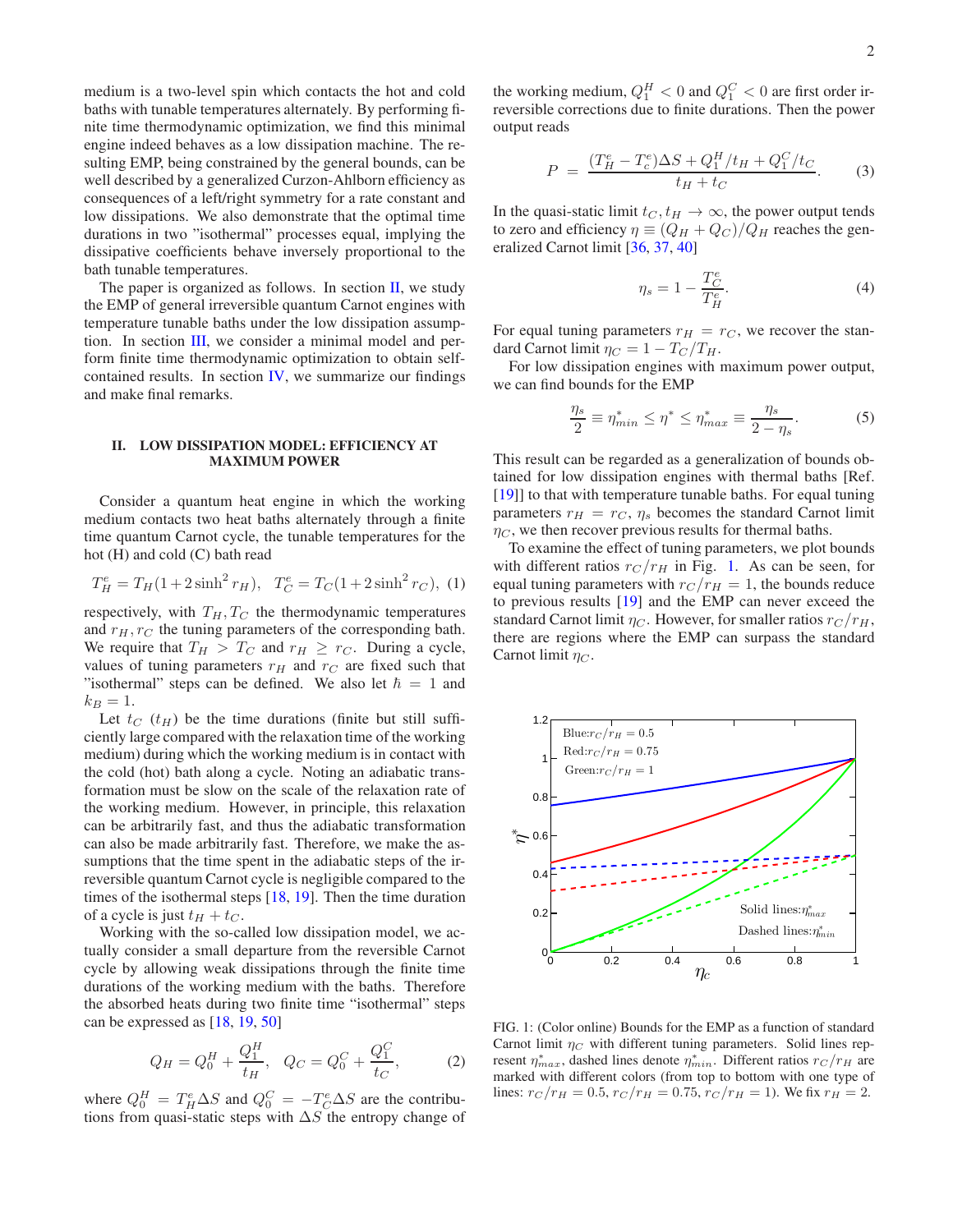### <span id="page-2-0"></span>III. A MINIMAL MODEL

# A. Setup

To illustrate the above general results, we consider a minimal heat engine model which consists of a single two-level spin weakly interacting with two temperature tunable heat baths alternatively. The temperature tunable heat bath can be realized by squeezed baths in the high temperature limit [\[44](#page-5-22)]. The engine is carried through the cycle by an external driving protocol in the working medium's Hamiltonian

$$
H_s(t) = \frac{\Delta(t)}{2} \sigma_z.
$$
 (6)

The state of the working medium is specified by its population  $p_z(t) \equiv \langle \sigma_z \rangle$ . By adopting the wide band approximation, the equation of motion of  $p_z(t)$  for the working medium in contact with a heat bath at temperature  $T^e = T(1+2\sinh^2 r)$ satisfies the following Redfield master equation [\[51](#page-5-33), [52](#page-5-34)]

<span id="page-2-3"></span>
$$
\dot{p}_z(t) = -\Gamma \coth \frac{\Delta(t)}{2T^e} p_z(t) - \Gamma, \tag{7}
$$

where  $\Gamma$  is a rate constant, the dot is a symbolic notation for the partial time derivative. Without loss of generality, in the following discussion, we limit ourselves to a left/right symmetry  $\Gamma_H = \Gamma_C = \Gamma$ , namely, the exchange rates of the working medium with hot and cold baths are equal. And the high temperature limit with  $T \gg \Delta$  is considered.

For weak couplings, the quantum thermodynamics of the working medium is well-defined. The internal energy of the working medium reads

$$
E(t) = \frac{\Delta(t)}{2} p_z(t) \tag{8}
$$

Then the first law of thermodynamics can be expressed as

$$
\dot{E}(t) = \dot{W}(t) + \dot{Q}(t), \tag{9}
$$

where we make the following identification for rates of work W and heat Q

<span id="page-2-1"></span>
$$
\dot{W}(t) = \frac{\dot{\Delta}(t)}{2} p_z(t), \quad \dot{Q}(t) = \frac{\Delta(t)}{2} \dot{p}_z(t). \tag{10}
$$

We adopt the conventions that positive work is done on the working medium and that positive heat indicates the working medium absorbs heat from the heat bath. It is worthwhile to mention that Eq. [\(10\)](#page-2-1) is applicable to both the thermal equilibrium cases as well as non-equilibrium cases.

The operating cycle is a finite time Carnot cycle as de-pict in Fig. [2.](#page-2-2) There  $A \rightarrow B$  and  $C \rightarrow D$  are two finite time "isothermal" steps with time durations  $t_H$  and  $t_C$  during which the working medium is in contact with heat baths with tunable temperature  $T_H^e$  and  $T_C^e$ , respectively. We require that the working medium are in stationary states with heat baths at states i with  $i = A, B, C, D$ . To construct quantum adia-



<span id="page-2-2"></span>FIG. 2: (Color online) A finite time quantum Carnot cycle consisting of two finite time "isothermal" steps  $(A \rightarrow B, C \rightarrow D)$  with time durations  $t_H, t_C$  and two quantum adiabatic steps  $(B \to C, D \to C)$ A).  $p_z^0$  and  $p_z^1$  are spin populations,  $\Delta_A$  and  $\Delta_B$  are energy gaps of the working medium at state  $A$  and  $B$ , respectively. The tunable temperatures of hot and cold baths are denoted as  $T_H^e$  and  $T_C^e$ , respectively. Positive work output is obtained by going anti-clockwise.

batic steps ( $B \to C, D \to A$ ), we should have the following scaling relations [\[53,](#page-5-35) [54\]](#page-5-36)

$$
\frac{\Delta_B}{\Delta_C} = \frac{T_H^e}{T_C^e}, \quad \frac{\Delta_A}{\Delta_D} = \frac{T_H^e}{T_C^e} \tag{11}
$$

Therefore, we can ensure that the population of the working medium remains constant during the adiabatic steps with

<span id="page-2-4"></span>
$$
p_z^1 = -\tanh\frac{\Delta_B}{2T_H^e}, \quad p_z^0 = -\tanh\frac{\Delta_A}{2T_H^e}.\tag{12}
$$

### B. Optimal operation

For such a minimal heat engine, our aim is now to find an optimal driving protocol  $\Delta(t)$  which maximizes the power output and yields the corresponding EMP. Within the framework of finite time thermodynamics [\[7](#page-5-4), [8](#page-5-5)], such a finite time thermodynamic optimization can be done in two steps [\[55](#page-5-37), [56\]](#page-5-38): First, we maximize the absorbed heat in two finite time "isothermal" steps with fixed time durations and boundary conditions in the functional space of  $\Delta(t)$ . By doing so, we will find an optimal driving protocol  $\Delta(t)$ . Next, we further maximize the power output with respect to time durations. With the optimal driving protocol and optimal time durations, we can obtain the EMP for this minimal heat engine.

The optimization problem involved in the first step is nontrivial as optimal protocols exhibit sudden jumps in general [\[18](#page-5-10), [55](#page-5-37)[–60](#page-5-39)]. To overcome this difficulty, we express the timedependent energy gap  $\Delta(t)$  as a functional of the population  $p_z(t)$  which by definition is always differentiable according to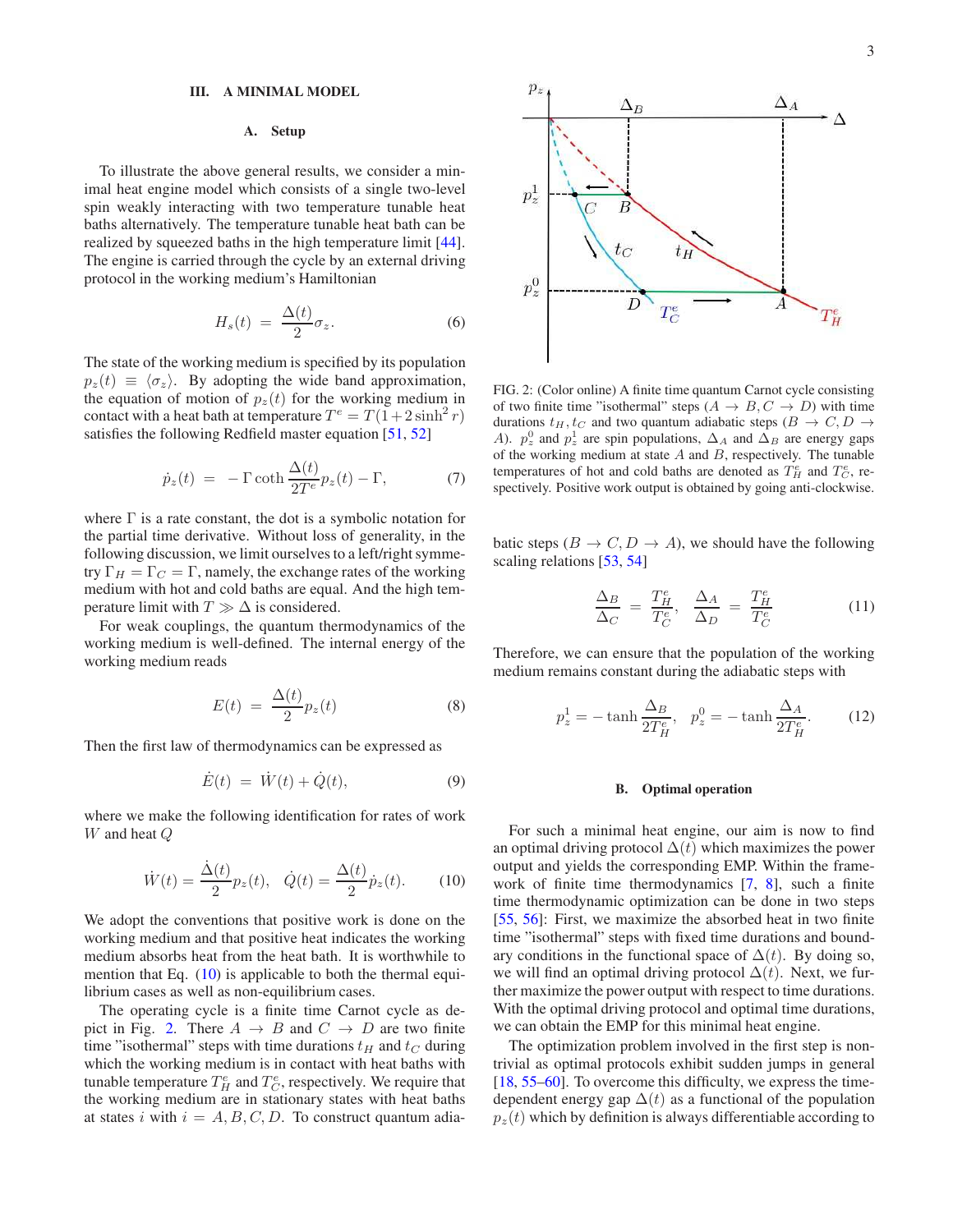4

the equation of motion Eq. [\(7\)](#page-2-3)

$$
\Delta[p_z] = T^e \ln \frac{\Gamma + \dot{p}_z - \Gamma p_z}{\Gamma + \dot{p}_z + \Gamma p_z},\tag{13}
$$

where  $T^e$  can be either  $T^e$  or  $T^e$ . Inserting the above functional into the definition of heat  $[Eq. (10)]$  $[Eq. (10)]$  $[Eq. (10)]$ , we find

$$
Q[p_z] = \int_0^\tau \mathcal{L}(p_z, \dot{p}_z) dt, \tag{14}
$$

where  $\tau$  can be either  $t_H$  or  $t_C$  with Q corresponds to  $Q_H$ and  $Q_C$ , respectively, and  $\mathcal{L}(p_z, p_z) = \frac{1}{2} T^e p_z \ln \frac{\Gamma + \dot{p}_z - \Gamma_{pz}^2}{\Gamma + \dot{p}_z + \Gamma_{pz}}$ . Therefore, the optimization problem turns into one which needs to find an optimal evolution  $p_z(t)$  under the constraints of given initial and final stationary populations, from which we then identify the corresponding optimal driving protocol  $\Delta(t)$ .

The maximum value of absorbed heat  $Q$  can be obtained via the Euler-Lagrange equation which yields

$$
\mathcal{L} - \dot{p}_z \frac{\partial \mathcal{L}}{\partial \dot{p}_z} = \tilde{K}
$$
 (15)

with  $\tilde{K}$  a constant of integration. Introducing  $\dot{\tilde{p}}_z = \dot{p}_z/\Gamma$  and  $K = -\tilde{K}/(\Gamma T^e)$ , we find

<span id="page-3-0"></span>
$$
\frac{\dot{\tilde{p}}_z^2 p_z}{(1+\dot{\tilde{p}}_z)^2 - p_z^2} = K.
$$
 (16)

Obviously, from the above equations, we know that  $K$  is determined by boundary conditions as well as model's parameters.

Before turning to the solution of Eq.  $(16)$ , we first examine the physical consequence of the constant  $K$ . To see that, we insert Eq. [\(7\)](#page-2-3) into Eq. [\(16\)](#page-3-0) and obtain a quadratic equation for  $p_z$ 

$$
\left[ p_z \coth \frac{\Delta(t)}{2T^e} + 1 \right]^2 = K p_z \operatorname{csch}^2 \frac{\Delta(t)}{2T^e},\qquad(17)
$$

from which we deduce  $K < 0$  in general and  $K = 0$  only for quasi-static isothermal steps. Hence  $K$  measures how far the state of the system deviates from the quasi-static limit [\[55](#page-5-37)]. To ensure that the low dissipation condition is fulfilled by our minimal heat engine, values of  $K$  should be small (see Fig. [3](#page-4-1)) (a)). Solving the above quadratic equation, we find

$$
p_{z,\pm}(t) = -\tanh\frac{\Delta(t)}{2T^e} + K \operatorname{sech}^2 \frac{\Delta(t)}{2T^e}
$$

$$
\times \left[1 \pm \sqrt{1 - \frac{4}{K} \sinh\frac{\Delta(t)}{2T^e} \cosh\frac{\Delta(t)}{2T^e}}\right] (18)
$$

For a finite time driving process, we easily find  $\lim_{t\to 0} p_z(t) \neq p_z(0) = -\tanh \frac{\Delta(0)}{2T_e}$ . This apparent inconsistency indicates that  $\Delta(0^+) \neq \Delta(0)$ , namely, there must be a sudden jump from  $\Delta(0)$  to  $\Delta(0^+)$  (similar situation happens for  $\Delta(\tau^{-})$  and  $\Delta(\tau)$ ), in consistent with pervious findings [\[18](#page-5-10), [55](#page-5-37)[–60\]](#page-5-39). Besides the sudden jumps at the

beginning and end of the "isothermal" processes, we should mention that during the processes the change of  $\Delta$  is rather smooth and slow. Furthermore, the solution with minus sign indicates the population increases from its initial value as time increases and thus should be used for the finite time "isothermal" step in contact with the hot bath  $T^e = T^e_H$  (see Fig. [2\)](#page-2-2). Similarly, the solution with plus sign should be used for the finite time "isothermal" step with the cold bath  $T^e=T_C^e$  in which the population decreases as time increases.

Next we return to the discussion of Eq.  $(16)$  and directly solve the quadratic equation of  $\dot{\tilde{p}}_z$  by noting  $K < 0$ , which yields two possibilities

<span id="page-3-2"></span>
$$
\dot{\tilde{p}}_{z,\pm}(t) = \frac{-K \pm \sqrt{K p_z \left[K p_z + 1 - p_z^2\right]}}{K - p_z}.
$$
 (19)

Similarly, we can identify that  $\dot{\tilde{p}}_{z,-}(t) < 0$  describes the finite time "isothermal" step with the cold bath,  $\dot{\tilde{p}}_{z,+}(t) > 0$ represents the finite time "isothermal" step with the hot bath. Using those facts together with the boundary conditions Eq.  $(12)$ , we can obtain equations that determine constant K:

<span id="page-3-1"></span>
$$
\Gamma t_H = \left. \int_{p_z^0}^{p_z^1} \frac{dp_z}{\dot{\tilde{p}}_{z,+}} \right|_{K=K_H}, \tag{20}
$$

$$
\Gamma t_C = \left. \int_{p_z^1}^{p_z^0} \frac{dp_z}{\dot{\tilde{p}}_{z,-}} \right|_{K=K_C},\tag{21}
$$

where  $p_z^0$  and  $p_z^1$  are given by Eq. [\(12\)](#page-2-4). Since the above integrals have no analytical expressions, we should solve them numerically. By doing so, we can obtain values of  $K_H$  and  $K_C$  from Eqs. [\(20\)](#page-3-1) and [\(21\)](#page-3-1) for the "isothermal" steps with hot and cold baths, respectively.

With  $K_H$ ,  $K_C$  and Eq. [\(19\)](#page-3-2), we can evaluate absorbed heat in two optimal finite time "isothermal" steps with fixed time durations  $t_H$  and  $t_C$ 

<span id="page-3-3"></span>
$$
Q_H = \frac{1}{2} \int_0^{t_H} \Delta(t) \dot{p}_z(t) dt = \frac{1}{2} \int_{p_2^0}^{p_z^1} \Delta[p_z] dp_z
$$
  
= 
$$
\frac{T_H^e}{2} \int_{p_2^0}^{p_z^1} \ln \frac{1 + \dot{p}_{z,+} - p_z}{1 + \dot{p}_{z,+} + p_z} dp_z \Big|_{K = K_H}, \quad (22)
$$

$$
Q_C = \left. \frac{T_C^e}{2} \int_{p_z^1}^{p_z^0} \ln \frac{1 + \dot{\tilde{p}}_{z,-} - p_z}{1 + \dot{\tilde{p}}_{z,-} + p_z} dp_z \right|_{K = K_C} . \tag{23}
$$

Then we vary the values of  $t_H$  and  $t_C$  and numerically solve Eqs. [\(20\)](#page-3-1)-[\(23\)](#page-3-3) repeatedly to get a maximum value of power output  $P = (Q_H + Q_C)/(t_H + t_C)$ .

# C. Numerical results

A set of numerical results of optimal time durations  $t_H^*$ ,  $t_C^*$  as well as constants  $K_H$  and  $K_C$  which leads to maximum power output is shown in Fig. [3.](#page-4-1) From the figure, several intriguing features of our minimal model should be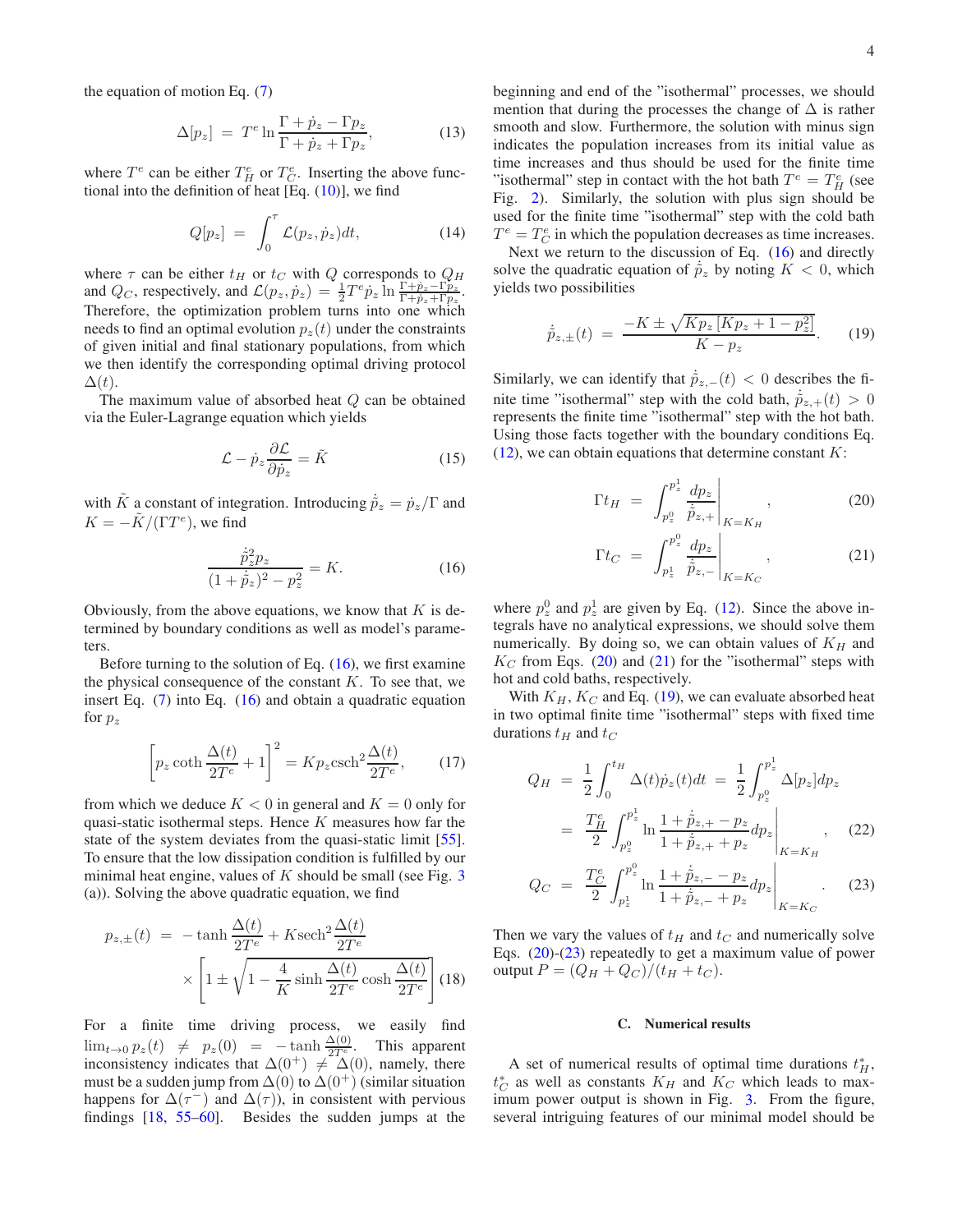

<span id="page-4-1"></span>FIG. 3: (Color online) (a) Absolute values of constants  $K_H$  (blue circles) and  $K_C$  (green squares), (b) Optimal time durations  $t_H^*$  (blue circles) and  $t_C^*$  (green squares). We choose  $r_H = 2$ ,  $r_C = 1.8$ ,  $\Delta_A$  = 5meV,  $\Delta_B$  = 3meV,  $T_H$  = 25.8meV,  $T_C$  varies from 9.46meV to 24.94meV,  $\Gamma = 0.005$ .

remarked: (a) Constants  $K_H$  and  $K_C$  which measure the deviations from the quasi-static limit are quite small, implying that the minimal engine studied here mimics a low dissipation model and hence the first order perturbation expansions Eq. [\(2\)](#page-1-2) is well justified. Their ratio satisfies a simple relation  $K_H/K_C = T_C^e/T_H^e$  (see the inset of Fig. [3\(](#page-4-1)a)) since the cold isothermal optimal protocol is the time reversal of the hot one when considering maximum power output [\[50](#page-5-32)]. (b) Optimal time durations  $t_H^*$  and  $t_C^*$  are equal due to time-reversal driving protocols and the left/right symmetry of the rate constant Γ.

With the optimal parameters and driving protocols, we can evaluate the EMP as

$$
\eta^* = \frac{Q_H + Q_C}{Q_H},\tag{24}
$$

Results of the EMP for this minimal model are presented in Fig. [4.](#page-4-2) From the figure, it is evident that the EMP is constrained by the general bounds in Eq. [\(5\)](#page-1-3). We also note that the EMP is independent of values of the exchange rate constant Γ. Actually, on varying Γ, the optimal time durations  $t_H^*$  and  $t_C^*$  change in such a way that right-hand-sides of Eqs. [\(20\)](#page-3-1) and [\(21\)](#page-3-1) remain unchanged, resulting in the same  $K_H$ and  $K_C$ . According to Eqs. [\(22\)](#page-3-3) and [\(23\)](#page-3-3), we will obtain the same maximum values of absorbed heat and consequently the same EMP. More Interestingly, the EMP of this minimal heat engine can be well described by a generalized Curzon-Ahlborn (gCA) efficiency

<span id="page-4-3"></span>
$$
\eta_{gCA} = 1 - \sqrt{1 - \eta_s} \tag{25}
$$

with  $\eta_s$  the generalized Carnot limit Eq. [\(4\)](#page-1-4). This agreement results from the left/right symmetry of the rate constant



<span id="page-4-2"></span>FIG. 4: (Color online) EMP  $\eta^*$  as a function of standard Carnot limit  $\eta_C$ . Blue solid line is the upper bound  $\eta_{max}^*$  (see Eq. [\(5\)](#page-1-3)), red dashed line is the lower bound  $\eta_{min}^*$  (see Eq. [\(5\)](#page-1-3)), black dashed-dotted line is the generalized Curzon-Ahlborn efficiency (see Eq. [\(25\)](#page-4-3)), green circles and maroon squares are EMP results of the minimal model with  $\Gamma = 0.005$  and  $\Gamma = 0.01$ , respectively. We choose  $r_H = 2$ ,  $r_C = 1.8$ ,  $\Delta_A = 5$ meV,  $\Delta_B = 3$ meV,  $T_H = 25.8$ meV,  $T_C$  varies from 8.6meV to 24.94meV.

Γ and the low dissipation regime we considered, as noted in Refs. [\[56](#page-5-38)]. Thus, for genuine heat engines with a controllable Carnot limit, the EMP still has the universality.

### <span id="page-4-0"></span>IV. CONCLUSIONS

In this study, we focus on the efficiency at maximum power (EMP) of heat engines fuelled by non thermal baths whose temperatures are adjustable. The tunable temperature form we chose can be experimentally realized in squeezed baths in the high temperature limit, which makes our investigation of practical relevance.

Considering low dissipation machines, we are able to derive general upper and lower bounds for the EMP which are solely determined by a generalized Carnot limit. Those bounds reduce to previous results provided that the tuning parameters in hot and cold baths are equal. With unequal tuning parameters, we find that even the EMP can surpass the standard Carnot limit in certain parameter regimes. To illustrate general results, we consider a minimal heat engine model which utilizes a two-level spin as the working medium, it mimics a low dissipation engine as confirmed by finite time thermodynamic optimization results. The resulting EMP, being constrained by the general bounds, is well described by a generalized Curzon-Ahlborn efficiency as consequences of a left/right symmetry for a rate constant and low dissipations. In future works, we wish to address effects of coupling strength on the EMP of this minimal model [\[61](#page-5-40), [62](#page-5-41)].